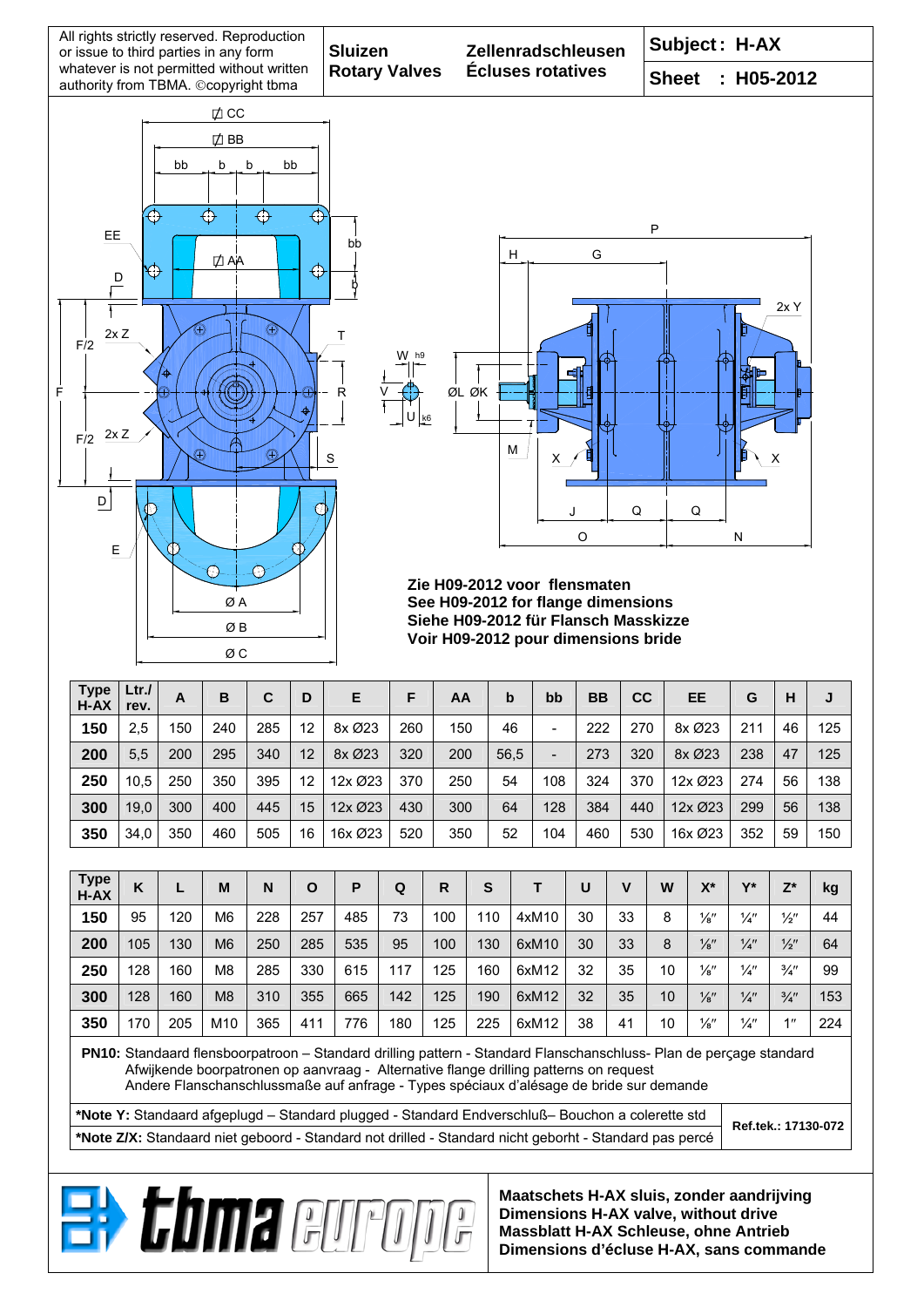

## **Standaard aandrijving / Standard drive / Standard Antrieb / Commande standard: Nord**

| <b>Type</b><br>H-AX                                                                                                                                                                                                                                                                                    | $\mathsf{A}$                                                                                                                                                                                                                      | B    | $\mathbf C$ | D   | E       |            | F   | AA  | b    | bb                       | <b>BB</b>    | cc  | EE              | G             | N               | Q   |
|--------------------------------------------------------------------------------------------------------------------------------------------------------------------------------------------------------------------------------------------------------------------------------------------------------|-----------------------------------------------------------------------------------------------------------------------------------------------------------------------------------------------------------------------------------|------|-------------|-----|---------|------------|-----|-----|------|--------------------------|--------------|-----|-----------------|---------------|-----------------|-----|
| 150                                                                                                                                                                                                                                                                                                    | 150                                                                                                                                                                                                                               | 240  | 285         | 12  | 8x Ø23  |            | 260 | 150 | 46   | $\overline{\phantom{m}}$ | 222          | 270 | 8x Ø23          | 198           | 228             | 45  |
| 200                                                                                                                                                                                                                                                                                                    | 200                                                                                                                                                                                                                               | 295  | 340         | 12  | 8x Ø23  |            | 320 | 200 | 56,5 | $\overline{\phantom{a}}$ | 273          | 320 | 8x Ø23          | 220           | 250             | 55  |
| 250                                                                                                                                                                                                                                                                                                    | 250                                                                                                                                                                                                                               | 350  | 395         | 12  | 12x Ø23 |            | 370 | 250 | 54   | 108                      | 324          | 370 | 12x Ø23         | 255           | 285             | 65  |
| 300                                                                                                                                                                                                                                                                                                    | 300                                                                                                                                                                                                                               | 400  | 445         | 15  |         | 12x Ø23    |     | 300 | 64   | 128                      | 384          | 440 | 12x Ø23         | 280           | 310             | 75  |
| 350                                                                                                                                                                                                                                                                                                    | 350                                                                                                                                                                                                                               | 460  | 505         | 16  | 16x Ø23 |            | 520 | 350 | 52   | 104                      | 460          | 530 | 16x Ø23         | 330           | 365             | 95  |
| <b>Type</b><br>Ltr.                                                                                                                                                                                                                                                                                    |                                                                                                                                                                                                                                   |      |             |     |         |            |     |     |      |                          |              |     |                 |               |                 |     |
| $H - AX$                                                                                                                                                                                                                                                                                               | /rev.                                                                                                                                                                                                                             | kW   | Nm          | H   |         | J          | kk  | L   |      | m                        | $\mathbf{o}$ | P   | $X^*$           | $Y^*$         | $Z^*$           | kg  |
| 150                                                                                                                                                                                                                                                                                                    | 2,5                                                                                                                                                                                                                               | 0,25 | 88          | 75  |         | 342        | 119 | 398 |      | 145                      | 440          |     | $\frac{1}{8}$ " | $\frac{1}{4}$ | $\frac{1}{2}$ " | 73  |
| 200                                                                                                                                                                                                                                                                                                    | 5,5                                                                                                                                                                                                                               | 0,37 | 131         | 100 |         | 392        | 119 | 423 |      | 145                      | 510          | 550 | $\frac{1}{8}$ " | $\frac{1}{4}$ | $\frac{1}{2}$ " | 95  |
| 250                                                                                                                                                                                                                                                                                                    | 10,5                                                                                                                                                                                                                              | 0,55 | 202         | 100 |         | 452<br>140 |     | 458 |      | 165                      | 575          | 622 | $\frac{1}{8}$ " | $\frac{1}{4}$ | $\frac{3}{4}$ " | 145 |
| 300                                                                                                                                                                                                                                                                                                    | 19,0                                                                                                                                                                                                                              | 0,75 | 286         | 100 |         | 522        | 140 | 482 |      | 165                      | 670          | 720 | $\frac{1}{8}$ " | $\frac{1}{4}$ | $\frac{3}{4}$   | 220 |
| 350                                                                                                                                                                                                                                                                                                    | 34,0                                                                                                                                                                                                                              | 0,75 | 286         | 100 | 562     |            | 140 | 482 |      | 165                      | 710          | 785 | $\frac{1}{8}$ " | $\frac{1}{4}$ | 1"              | 313 |
|                                                                                                                                                                                                                                                                                                        | IP 55 / ISO F: Beschermings/Isolatie klasse - Protection/Insulation class - Schutzart/Isolationsklasse - Protection/Isolation<br>230/400V-50Hz: Netspanning - Electrical supply - Betriebsspannung - Caractéristiques électriques |      |             |     |         |            |     |     |      |                          |              |     |                 |               |                 |     |
| PN10: Standaard flensboorpatroon - Standard drilling pattern - Standard Flanschanschluss- Plan de percage standard<br>Afwijkende boorpatronen op aanvraag - Alternative flange drilling patterns on request<br>Andere Flanschanschlussmaße auf anfrage - Types spéciaux d'alésage de bride sur demande |                                                                                                                                                                                                                                   |      |             |     |         |            |     |     |      |                          |              |     |                 |               |                 |     |
|                                                                                                                                                                                                                                                                                                        | *Note Y: Standaard afgeplugd - Standard plugged - Standard Endverschluß- Bouchon a colerette std                                                                                                                                  |      |             |     |         |            |     |     |      |                          |              |     |                 |               |                 |     |
| Ref.tek.: 17130-074<br>*Note Z/X: Standaard niet geboord - Standard not drilled - Standard nicht geborht - Standard pas percé                                                                                                                                                                          |                                                                                                                                                                                                                                   |      |             |     |         |            |     |     |      |                          |              |     |                 |               |                 |     |
|                                                                                                                                                                                                                                                                                                        |                                                                                                                                                                                                                                   |      |             |     |         |            |     |     |      |                          |              |     |                 |               |                 |     |
|                                                                                                                                                                                                                                                                                                        | Maatschets H-AX sluis, met aandrijving<br><b>Bit Coma euro</b><br>Dimensions H-AX valve, with drive<br><b>Massblatt H-AX Schleuse, mit Antrieb</b><br>Dimensions d'écluse H-AX, avec commande                                     |      |             |     |         |            |     |     |      |                          |              |     |                 |               |                 |     |